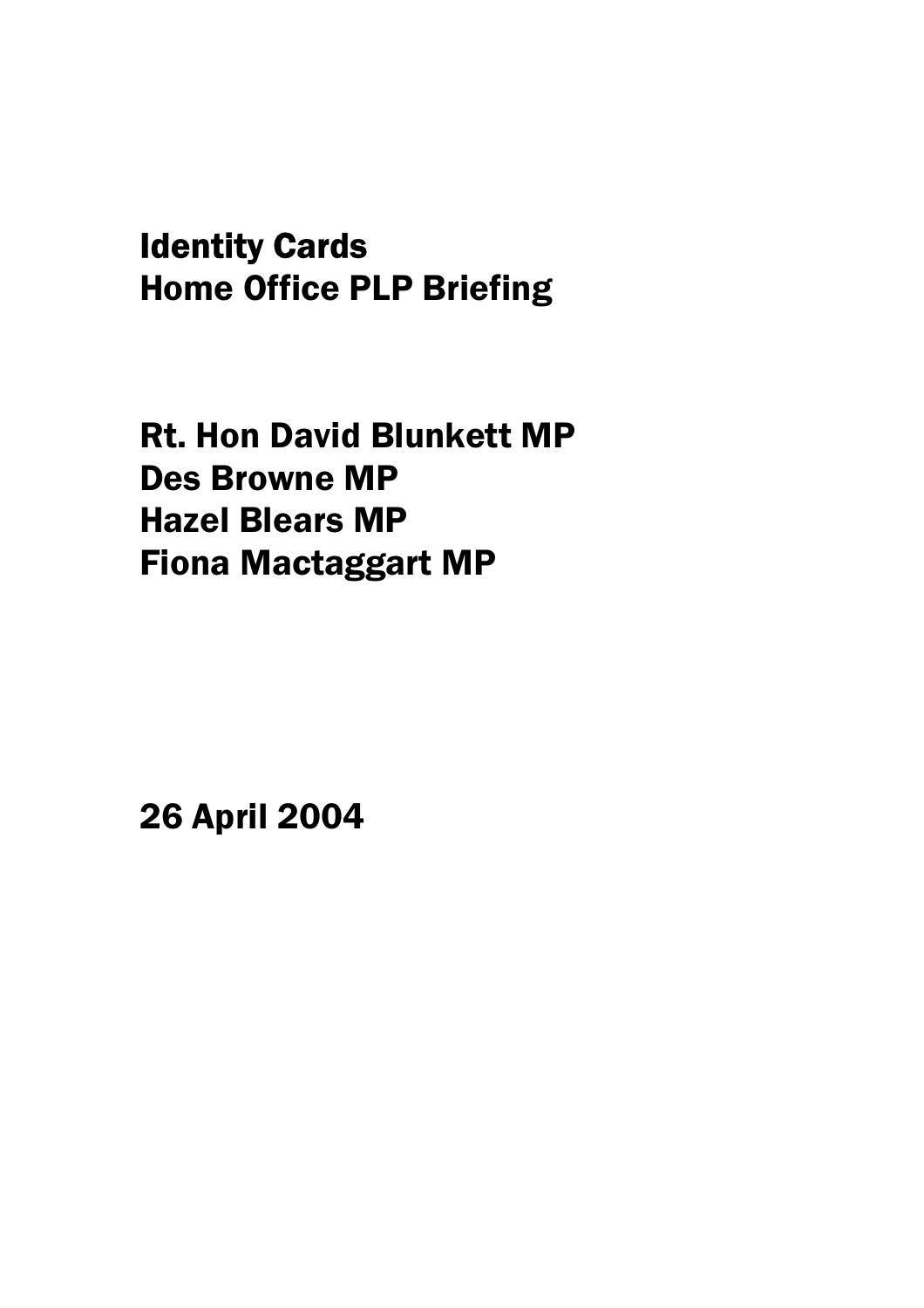## National Identity Card Scheme – Draft Bill

#### **Background**

Legislation to establish a secure national UK identity cards scheme to ensure the UK and its citizens are equipped for the challenges of the 21st century, was published today by the Home Secretary, David Blunkett.

The Government intends to introduce, a national compulsory ID cards scheme using an individual biometric identifier linked to a new national database. The Draft ID Cards Bill published today sets out the proposed legal framework for the scheme which will be introduced incrementally.

#### Key Messages

- ID cards are key to this country's future.
- We are taking action now to prepare the UK for the challenges of the 21st century on crime, security, the speed and nature of communication and international travel, and the number of sophisticated and complex transactions that we as individuals need to do effectively and securely. It is vital that a progressive, centre-left government like ours continues to demonstrate its commitment to dealing with public concerns about security and law & order.
- Correct identification has become critically important. Right across the world there is a drive to increase document security with biometrics – eg US passports and visas.
- We need to continue to play a leading role in shaping the way the world responds to the challenge of secure identification in a changing world. Post 9/11, the USA has already decided that it will cease to operate a visa waiver system for countries which are not developing biometric passports. That is why we have to develop them anyway so UK citizens can continue to travel the world freely with minimum restrictions. We want to ensure UK citizens can play a full part in this emerging world – with the freedom to do easily things like travel to Florida on holiday, and to be protected - to ensure the security of our country, tackle crime, terrorism and illegal immigration, and ensure that our services are only used by those who are entitled to them.
- Our identities are incredibly valuable to us and too easily stolen -ID fraud is a growing crime, costing the country more than £1.3 billion per year. Multiple or false identities are used in more than a third of terrorist related activity and in organised crime and money laundering. It is crucial we are able to robustly ascertain and verify our own and others' identities. MI5 and the police are very clear that having ID cards will help them tackle terrorism and organised crime more effectively.
- ID cards will enable people to access services ensuring that those who are entitled to services get easy access to them and those who are not, do not. Decisions on how this should be implemented in different areas will be decided by the departments concerned. However, the Department of Health has already highlighted the benefit of ID cards in validating access to the National Electronic Patients Records which will become available in 2008/9 and the Department for Education and Skills believe cards will help in at least four areas of their work including the children's service passport and access to post-16 education and training.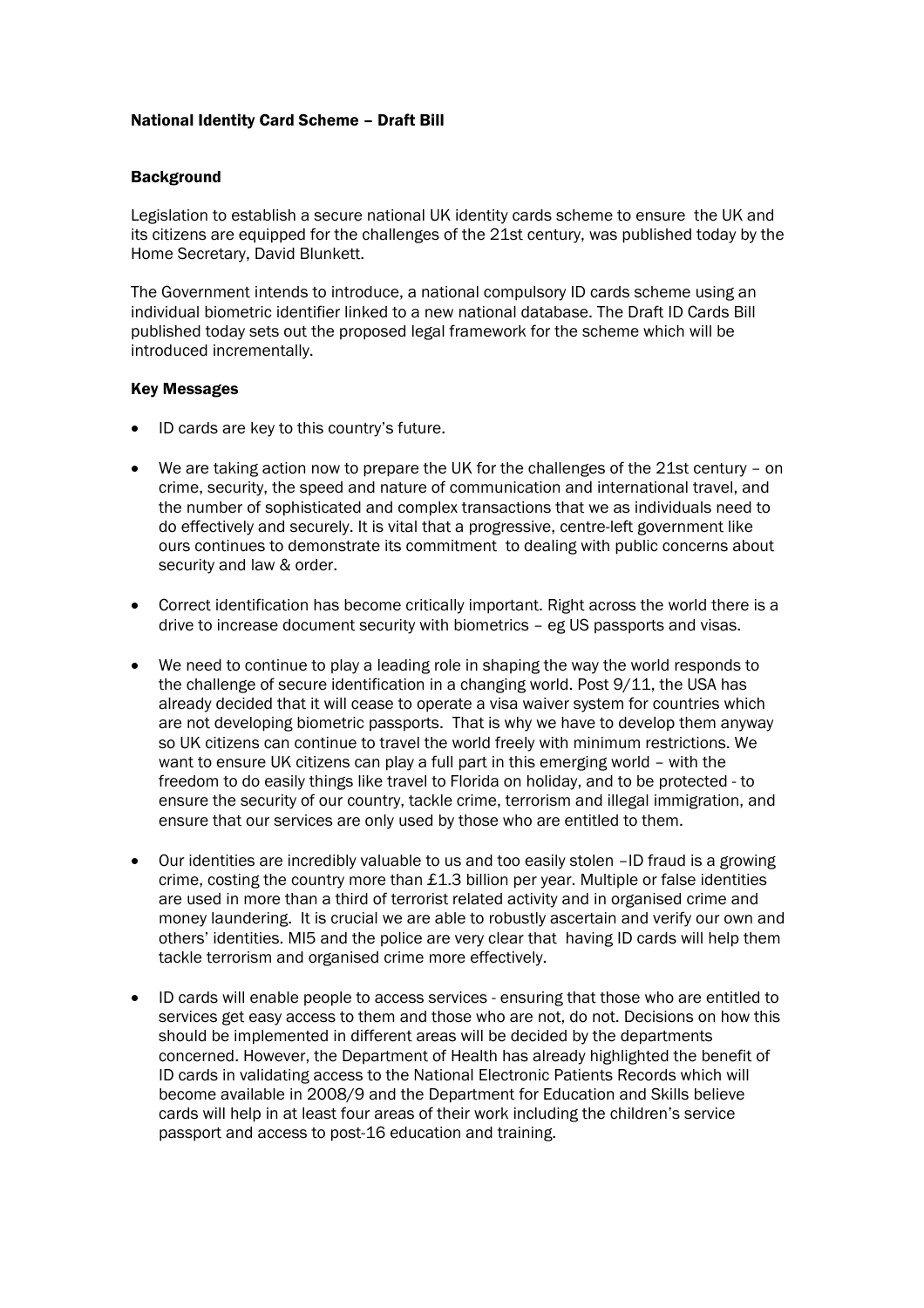- ID cards will ensure that foreign visitors and residents are properly identified, so they can be welcomed and integrated into society but we will not allow our openness to be abused. Foreign nationals who are currently here on residence permits will be required to register for a biometric permit in the early stages of the scheme from 2007/8.
- ID cards will ensure those correctly identifying themselves and demonstrating their entitlement are able to work and obtain work related benefits in the UK;
- ID cards will offer advantages such as a convenient proof of identity a watertight secure document for use in everyday life;
- The UK is at the forefront of work on secure biometric identities. We are taking steps now to put in place a secure national ID cards scheme. This is a big project, and we are absolutely clear that it will take some years to get it right.
- We are ensuring now, while we are putting in place the new biometric passport infrastructure, that we can build on it to provide the added benefits of an ID card scheme;
- An ID card scheme is a logical extension of current existing ID documents such as passport cards which are set to include biometrics in the near future. The associated infrastructure costs will have to be met anyway eg the United States will require countries who wish to continue in the visa waiver scheme to incorporate biometric information in passports.
- The MORI poll published on 22 April 2004 showed that 80% of adults are in favour of the proposed National ID cards scheme. Also a resounding 83% would be happy to carry the card at all times.
- The Guardian Labour Members' Poll of February 2004 showed that 81% of Labour Members were in favour of introducing identity cards

## The Home Secretary said:

"We are taking action now to prepare the UK for the challenges of the 21st century – the challenges of crime, security, the speed and nature of communication and international travel, and the number of sophisticated and complex transactions that we as individuals need to do effectively and securely.

"In an increasingly technologically complex and global world, correct identification has become critically important, and we want to ensure that UK citizens can play a full part in this emerging world. We need to have the freedom to live our lives - to quickly and decisively prove who we are and to travel easily. And we need to be protected - to ensure the security of our country, tackle crime, terrorism and illegal immigration, and ensure that our services are only used by those who are entitled to them.

"We have a tradition of living in a free and open society and we are used to taking people at face value – trusting them to be who they say they are. However, recent events have brought home how the need for trust and confidence actually require us to move beyond this and take the opportunity of new biometric technology which allows for a completely new level of verifying identity.

"Our identities are incredibly valuable to us and too easily stolen –ID fraud is a growing crime, costing the country more than £1.3 billion per year. Multiple or false identities are used in more than a third of terrorist related activity and in organised crime and money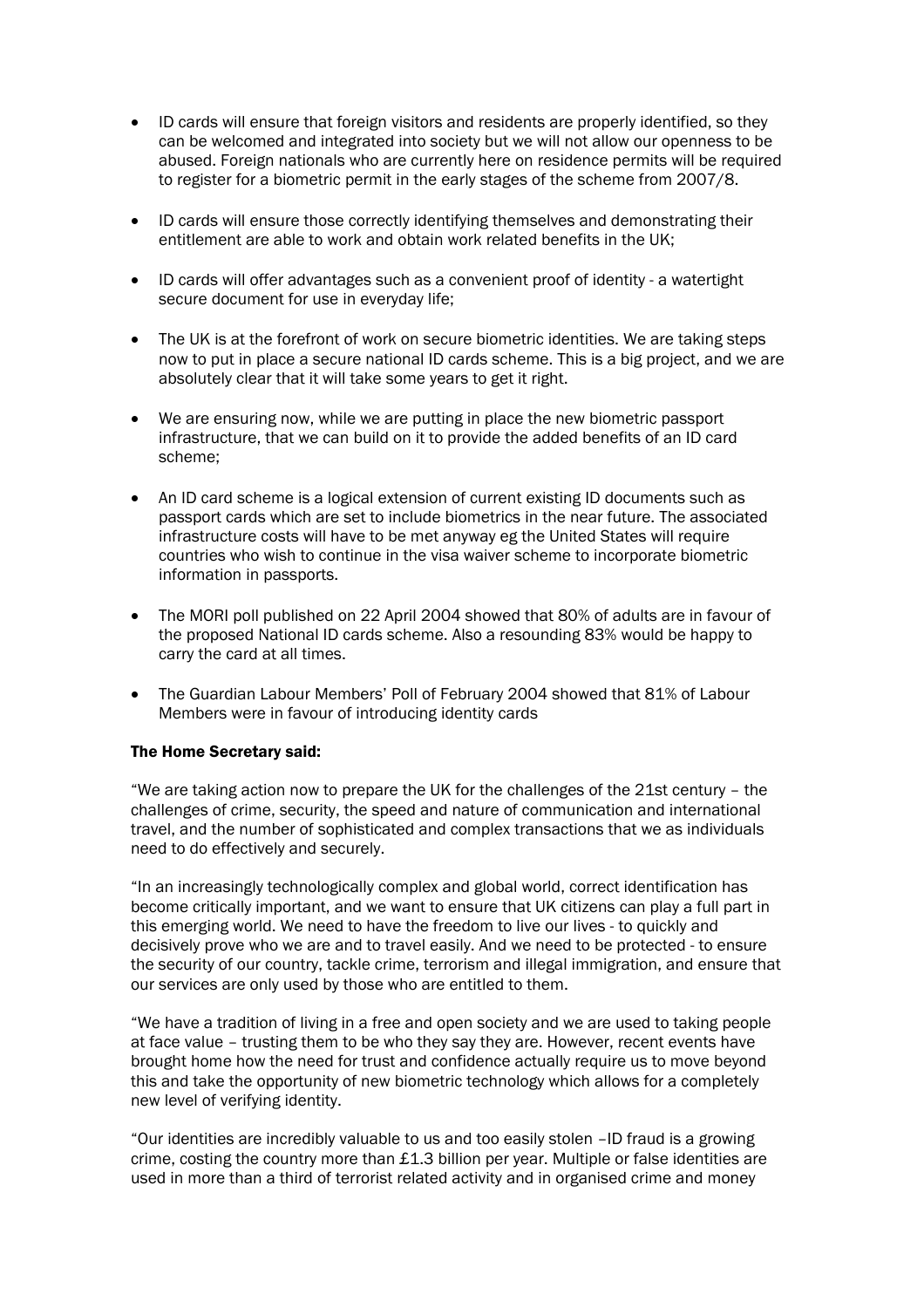laundering. It is crucial we are able to robustly ascertain and verify our own and others' identities.

"The public understand this and there is widespread support for an ID cards scheme. There has been a growing recognition that, rather than threatening our vital freedoms, ID cards would actually help preserve them.

"Right across the world there is a drive to increase document security with biometrics. We need to continue to play a leading role in shaping the way the world responds to the challenge of secure identification in a changing world, so that our citizens can reap the benefits.

"This is an ambitious, long-term project, and we are absolutely clear that it will take some years to get it right, using outside expertise and stringent reviews."

#### How will they work?

- Biometric passports will start to be issued from 2005 onwards. A pilot has started today to get the public to see 10,000 volunteers enrolled over the next year, having their face, iris and fingerprint biometrics recorded.
- The Bill today would give legal authority to set up a National Register so that biometric passports can be used as identity cards from 2007/8 onwards.
- Biometrics using specific identifiers now offer the opportunity, coupled with a new database incorporating rigorous background checks , to protect individual identity, to avoid duplication of identity, to ensure verification of identity, and to establish entitlement to benefits and services;
- there will be no question of a card scheme being an infringement of human rights protection of privacy and of misuse of information and limits on the scope of the scheme are built into this legislation;
- use for policing purposes will not change existing law, but will simply ensure that true identity is more easily and accurately ascertained;
- the cards will not be compulsory to carry and there will be no power for the police to demand to see a card when they stop someone on the street;
- key stakeholder groups, such as the financial services industry are supportive of an ID card scheme;
- our current best estimate on costs is that they will cost around £4 for those who already have a passport and would be renewing and £35 for those who don't have either a passport or a driving licence. These costs arise largely from the development of secure biometric identifiers to which we are already committed to including on passports; This is a more transparent way of doing the same thing and provides a way of helping the least well off to have the same means of providing their identity as those who can afford to travel abroad and drive;
- we are publishing a draft Bill because we want to consult on the legislative framework before asking Parliament to make a final decision. More detailed development work will go ahead in parallel, though contracts for the scheme will not be negotiated until after the Bill received Royal assent.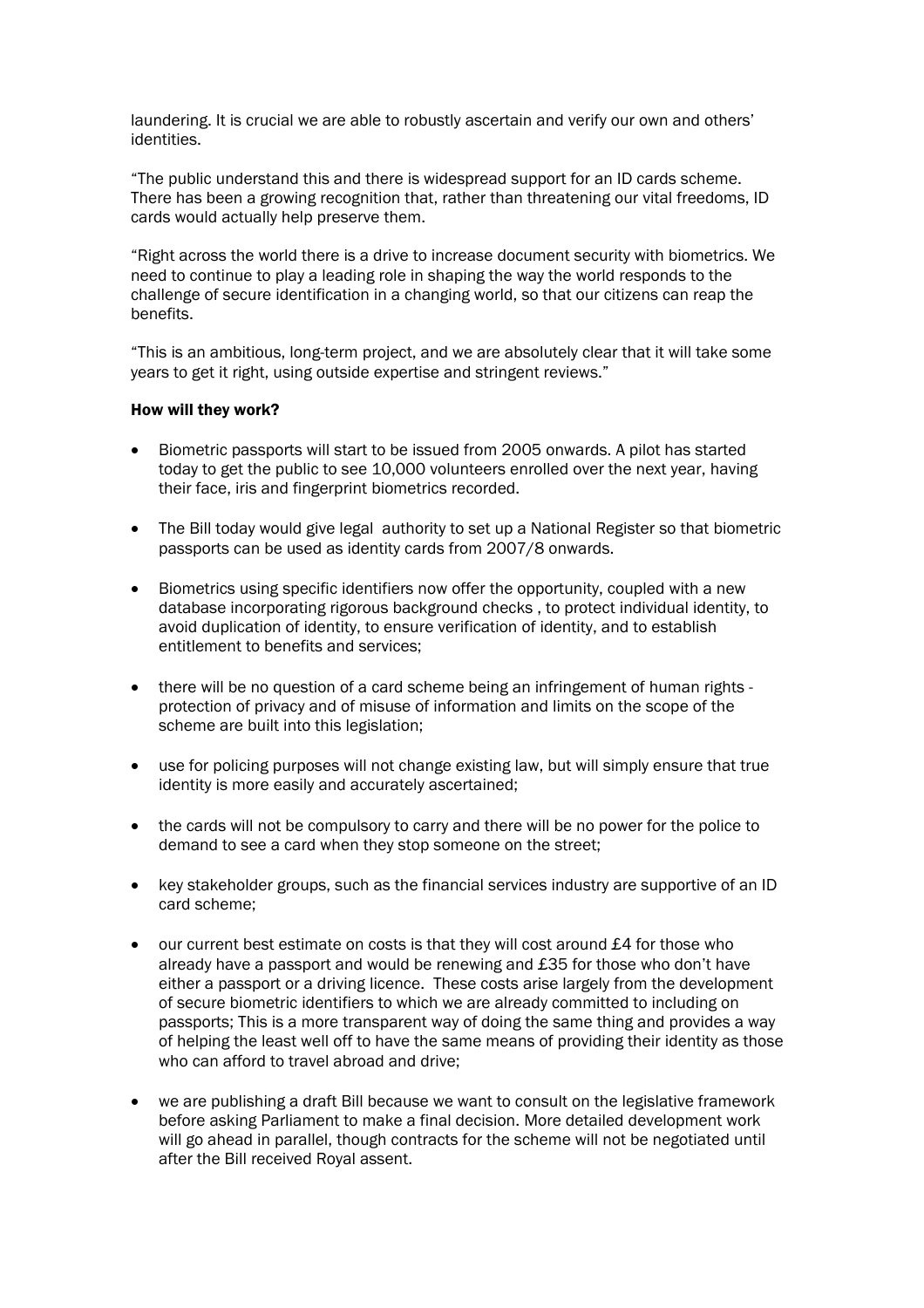## What the Bill does

The Draft Bill sets out the legislative framework needed to build the scheme, including:

- set up a National Identity Register that would include identity information on individuals who have been registered and issued with an identity card;
- establish a family of ID cards based on new and existing documents;
- create powers to ensure that the details provided by an applicant can be checked against information already held on other databases to guard against fraud. Each use of these powers will require Parliamentary approval;
- provide tough guarantees that disclosure of information from the National Identity Register without the individual's consent will not be allowed, apart from for prescribed purposes such as on grounds of national security or for the prevention or investigation of crime, and to ensure there is independent oversight of these arrangements;
- establish new criminal offences for the possession of false identity documents. These will cover offences relating to the new identity card as well as existing identity documents that are false or have been improperly obtained;
- allow a date to be set when it would become compulsory to register and be issued with a card (but not compulsory to carry a card which is specifically prohibited in the draft Bill). This provision could be brought in only following a vote in both Houses of Parliament on a detailed report which sets out all the reasons for the proposed move to compulsion and how the Government proposes to implement compulsion. Both Houses would be able to amend the proposition before being asked to take a final decision;
- enable regulations to be made, once it was compulsory to register and be issued with an identity card, to make it a requirement to provide proof of identity by the production of an identity card to access public services.

## **Opposition**

The Tories are divided on ID cards; David Davis and Michael Howard have completely different views. Michael Howard has always been in favour of ID cards but failed to deliver on them as Home Secretary, despite publishing proposals. David Davis has always opposed them and described our plans last November as 'costly and unconvincing' saying 'the Government has failed to advance any convincing arguments as to why these cards should be introduced.' Today, he has attempted to paper over the cracks, saying 'If it can pass the tests, we will support it."

## Spot the difference:

## Michael Howard:

""Britain is the easiest country in Western Europe in which criminals and terrorists can lose themselves. If we are serious about tackling this problem, there is one obvious remedy: identity cards." (News of the World 23 Sept 2001)

"In time, carrying your ID card would seem as natural as carrying a credit card is at the moment". (Tory Party Conference, 1994)

## David Davis – disagreeing with his leader's views:

"The Government have failed to advance any convincing arguments as to why these cards should be introduced. ..I fear the same encroachment of state interference (as with RIPA) in private lives will happen if ID cards are introduced in this country." (House of Commons statement, 11 November 2003)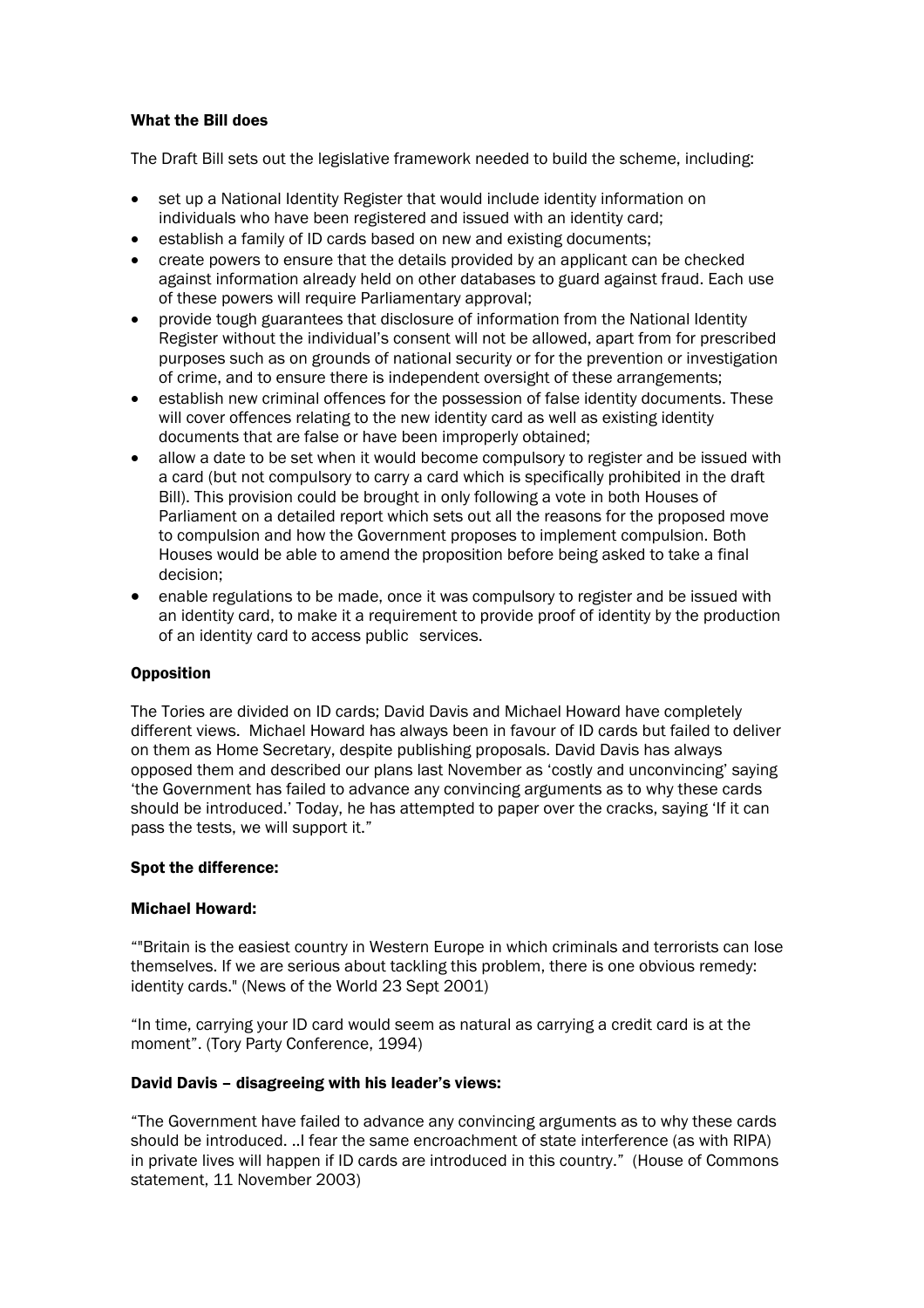"David Davis has launched a blistering attack on David Blunkett's £3 billion plan to introduce compulsory ID cards to Britain over the next decade…describing the proposals as 'costly and unconvincing.' (Official Conservative Party press release, November 11, 2003

## David Davis – agreeing with his leader – and Labour

"If it can pass all those tests - and you have got to remember you are trying to stop events that may cost thousands of lives - you have to take it seriously, and that is our position." (BBC Today programme, April 26, 2004)

#### Liberal Democrats: Mark Oaten

Once again, the Lib Dems show they cannot be trusted as their positions keep changing. On the Westminster Hour on 9 November, Lib Dem Home Affairs spokesperson, Mark Oaten said: "[On ID cards] It would be irresponsible to reject something which could make our citizens safer but, frankly, I cannot see where it is coming from." Yet, Mark Oaten voted in favour of ID cards in a 10-Minute Rule Bill as recently as 23 January last year.

The Lib Dems obviously can't add up either, as Mark Oaten called for the ID card money to be spent on more police instead. Yet, the money will not some from general taxation, but from individuals who will benefit from having the new ID cards.

## Q & A

#### Are you speeding up the introduction of ID cards?

We are keen to introduce ID cards successfully as soon as possible. The timetable for this was outlined in "Identity Cards: the next steps (CM 6020)" back in November in which the Home Secretary confirmed that the introduction of the first ID cards will, on current plans, start from 2007/08. What the Home Secretary has published today is the draft legislation required to enable the scheme to be introduced.

## These cards will not stop terrorist attacks; the Spanish have ID cards but that didn't stop the Madrid attacks

There is not single measure which can guarantee our security against a major terrorist plot but the police and MI5 are in no doubt that ID cards would help them undermine and deter terrorists in their activities. David Blunkett has never claimed that ID cards would protect us single-handedly from terrorist attacks; they are a part of a package of measures to make us more secure, not a magic wand.

Use of multiple identities in terrorism and organised crime is growing. At the moment, MI5 believe 35% of those involved in terrorist activity in the UK are using multiple identities. Developing these plans now means we will be a tougher environment for terrorists to operate in.

The comparison with September 11 and the Madrid attacks is false. The USA does not have ID cards at all and the Spanish cards are not the sophisticated biometric cards we are proposing. Nonetheless, even the old-style ID cards did help the Spanish police detect the network involved in the aftermath of the Madrid attacks in a way which may have helped prevent further attacks.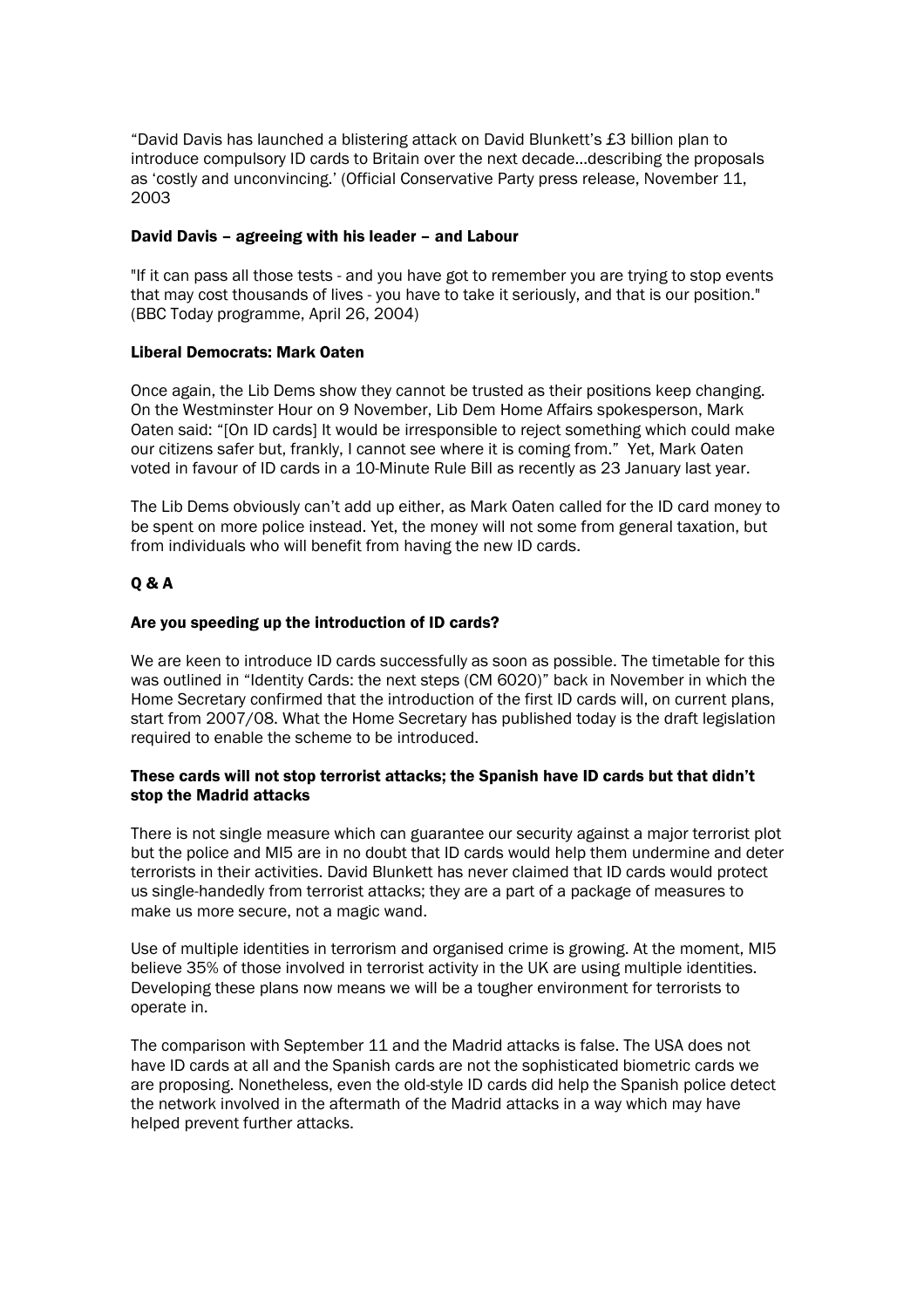## The government is incapable of implementing large complex technological schemes

It is vital we implement the scheme incrementally to ensure we carry public confidence and deal with teething problems sensibly as they come along. David Blunkett is determined to ensure the public have confidence in the system . That is why there is a clear process in place to ensure technical issues are addressed at every stage:

- A Gateway review of the Identity Cards Programme was carried out by an independent review team for the Office of Government Commerce from 26th to 29th January 2004.
- The report concluded that the identity cards programme is ready to proceed to the next review point, Gateway 1, which is likely to be later this year. There will be five reviews in total, throughout the lifetime of the scheme.

It is worth remembering the Government already manages large, complex databases. 44 million people are on the Passport database and 38 million people have driving licences.

## Isn't a draft Bill a waste of time?

No. The Government is committed to publishing more of its Bills in draft before they are formally introduced in Parliament and to submit them to a parliamentary committee for pre-legislative scrutiny. Publishing the Bill in draft gives the public and Parliament more time to comment on Government proposals for legislation before a Bill is introduced into Parliament.

## Why do you need to legislate now?

We need to provide the legal framework to enable the scheme to be introduced. This includes:

- the creation of a National Identity Register of basic personal information;
- powers to issue a family of ID cards based on new and existing documents;
- powers for card issuing organisations to verify data supplied by people applying for ID cards as part of making the process more secure;
- disclosure of National Identity Register information to law enforcement and security agencies in specified circumstances and ensure there is independent oversight of these arrangements;
- criminal offences and civil sanctions required to make the scheme effective;
- enabling organisations to require identity checks for the provision of public services;
- and the power to set a date in the future when registration for an identity card could be required.

## What are the next steps?

The Home Affairs Select Committee is carrying out an inquiry on all aspect of identity cards. In addition, we welcome the Committee's announcement of its intention of examine the draft Identity Cards Bill. Comments are also being sought from individuals and organisations. The Government will take full account of all comments on the draft Bill before it introduces substantive legislation as soon as possible.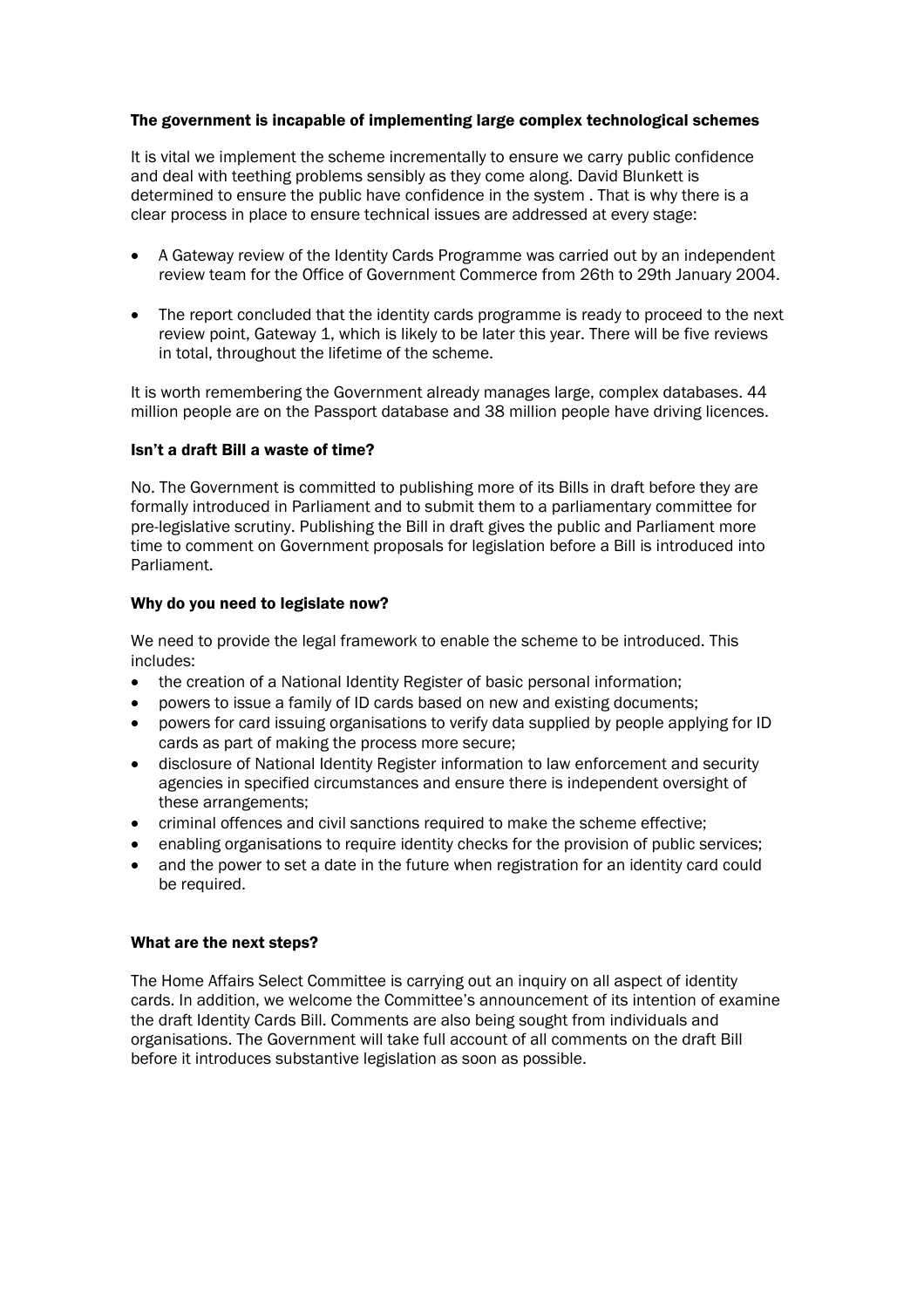## When will the scheme be compulsory?

The first cards will be issued from 2007/8 and we would expect 80% of the economically active population to have the cards and use them regularly within five years. All people renewing their passports from 2007/8 will be upgraded to a biometric passport and for an extra £4 on top of the cost of the biometric upgrade test, the passport will double up as an ID card. There are a number of issues which the Government will need to consider before recommending a move to compulsion to Parliament. These are explained below.

#### How would the scheme become compulsory for the 20% not covered by passport renewal?

The draft Bill sets out a "super -affirmative' process whereby,

(1) the Government must publish a report setting out its case for the move to compulsion; (2) the report must include a proposition on how compulsion would work;

(3) the report must be laid before Parliament for debate and vote in both Houses. Both Houses may amend the proposition;

(4) the Government then lays for 60 days an order for compulsion via affirmative resolution. The order must be consistent with the proposition agreed by Parliament; (5) there would be a debate and vote in both Houses.

If either House did not approve the proposal or the Government was not content with the proposal as modified by either House, the Government must go back to (1) if it decides to make the case again for a move to compulsion.

These are common sense steps which would ensure a final move to compulsion would not be carried out without the technology working and public acceptance of the scheme. The Office of Government Commerce (OGC) will continue to scrutinise the programme at five review points throughout the lifetime of the scheme.

## How do you prevent function creep of the Register?

This is a key priority for the Government. The Bill contains tough powers to ensure this does not happen. The statutory purposes of the Register as defined in the draft Bill set clear boundaries for its use to prevent function creep. The "registrable facts" listed in the draft Bill set limits on the types of information which may be held on the Register and does not include sensitive personal information such as medical records or religious opinions. Only Parliament would be able to change the statutory purposes of the scheme or the information which could be held by the scheme. It would need to do this via new primary legislation that would receive full Parliamentary scrutiny.

## Will information be disclosed without an individual's consent?

We expect most identity checks using the register to be done with consent. Information may be only disclosed without consent to Security and Intelligence Agencies to ensure that the scheme helps in the fight against terrorism and serious crime. The Police, Customs, Inland Revenue and DWP may also be disclosed the "registrable facts" held, minus the audit trail of card use for law enforcement and related purposes. The more sophisticated types of disclosure to these organisations, for example, to look at card use, would only apply in cases of serious crimes. The draft Bill ensures that disclosures will be properly regulated and subject to independent oversight, just as currently happens with the information government already holds.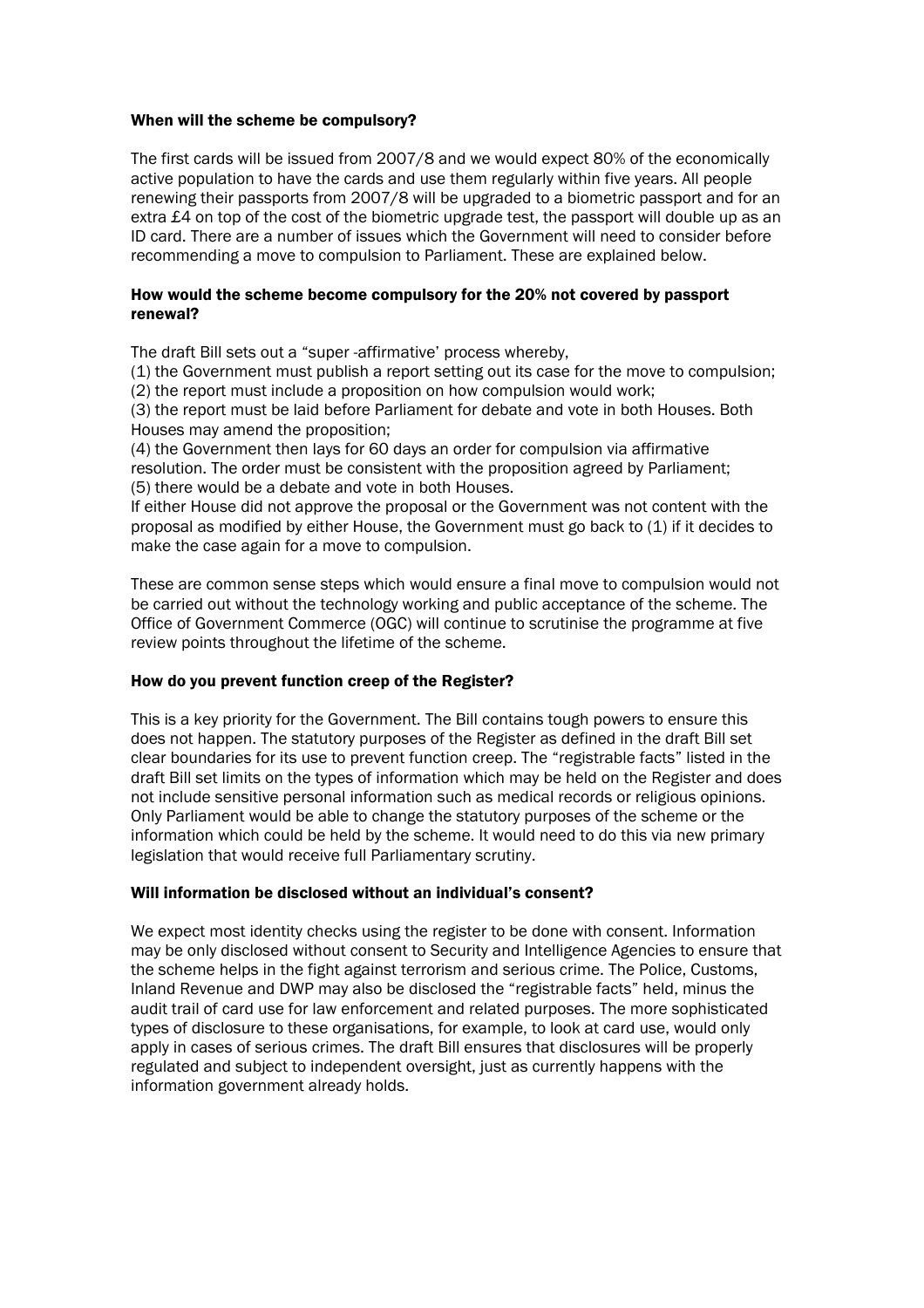#### Will it be compulsory to carry a card?

No. The draft Bill explicitly excludes the possibility of making it a requirement for individuals to carry a card.

#### Will it be compulsory to use the card?

Many people will choose to use a card as a convenient way to verify their identity when accessing public or private sector services. However, a requirement to make use of the card a condition of the provision of services could only be made once the scheme becomes compulsory. This is not an automatic requirement and there would need to be a separate decision for each service. The draft Bill allows for exceptions. For example, the Government has said that emergency medical treatment or benefits would not be denied to people who are unable to produce a card.

*For further information please contact Ben Coffman in the Labour Party Policy Unit on 020 7802 1403 or the Home Office Special Advisers on 020 7273 2713.* 

0304/home office/citizenship and immigration/d26idcards.doc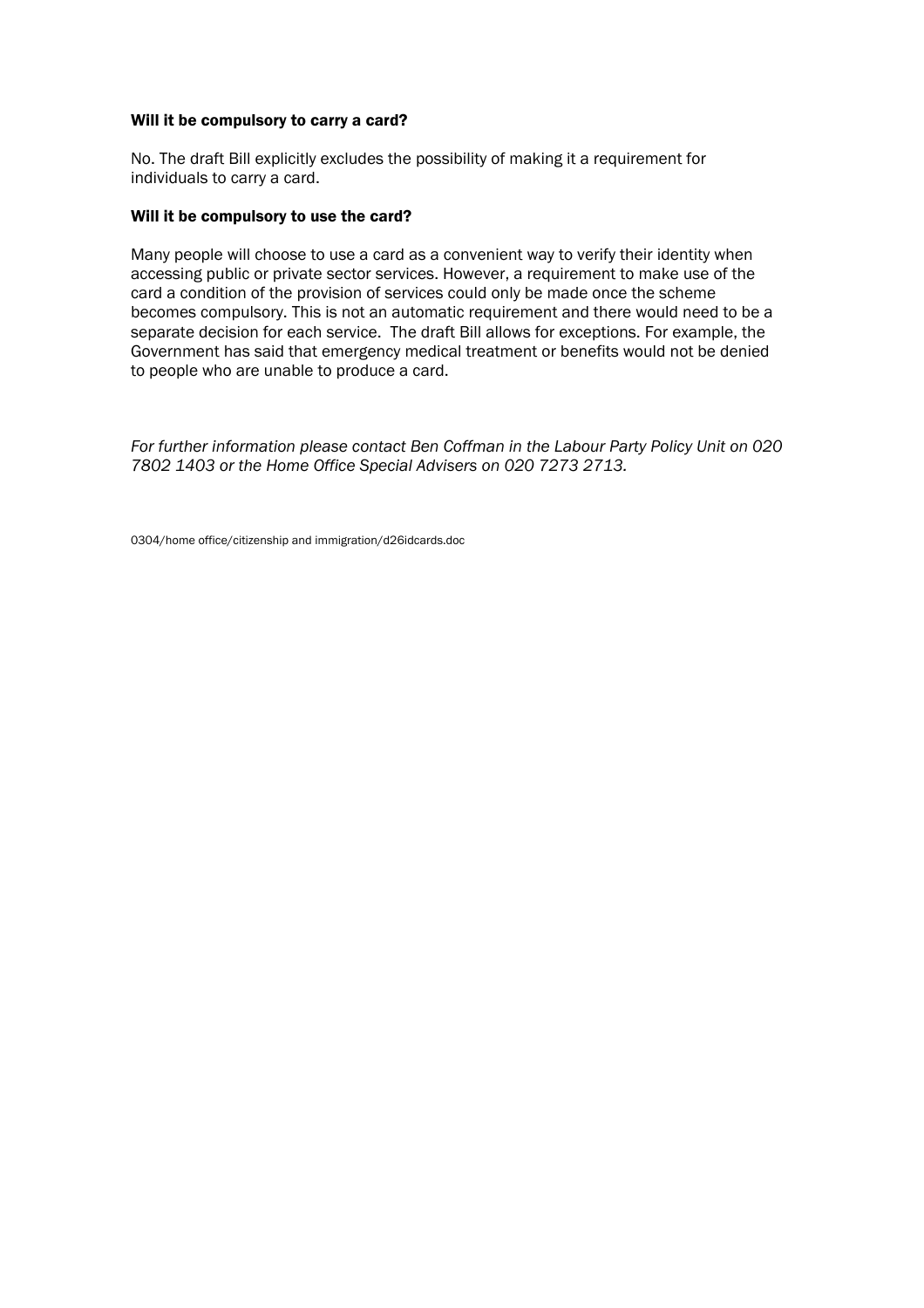ANNEX A

## THIRD PARTY ENDORSEMENTS

London Chamber of Commerce

Colin Stanbridge, Chief Executive of London Chamber of Commerce and Industry, said:

"We surveyed our membership on this subject and they were strongly supportive of compulsory identity cards - 72.6 per cent were in favour and just 27.4 per cent opposed. If the Government moves ahead with this policy it will have the backing of much of the business community."

For further information please contact: Dan Bridgett, Head of Press, London Chamber of Commerce. 0207 203 1897 or 07721 395501

------------------------------

#### British Bankers Association

David Lennox, Director, Fraud Prevention and Intelligence Unit and Physical Security, said:

"The BBA can see benefit in the introduction of an ID Card from the perspective of bank customers in that a card could provide a valuable means of meeting the identity verification requirements."

For further information please contact: BBA press office 020 7216 8989

------------------------------

#### CIFAS (UK's Fraud Prevention Service):

"Identity Fraud is the most rapidly rising type of fraud identified by our Members" states CIFAS, the UK's Fraud Prevention Service. "For the victims of identity theft, it is very serious indeed, often affecting their ability to obtain finance, insurance and other services. Any development that assists an individual to prove their identity is to be welcomed."

CIFAS is the UK's Fraud Prevention Service with over 200 Member organisations spread across banking, credit cards, asset finance, retail credit, mail order, insurance, investment management, telecommunications, factoring, and share dealing. Members share information about identified frauds in the fight to prevent further fraud. CIFAS is unique and was the first data sharing scheme of its type in the world. For more information see www.cifas.org.uk

Contact: CIFAS - The UK's Fraud Prevention Service, 4th Floor Tennyson House, 159-165 Great Portland Street, London W1W 5PA e-mail: cifas@cifas.org.uk/ website: www.cifas.org.uk

------------------------------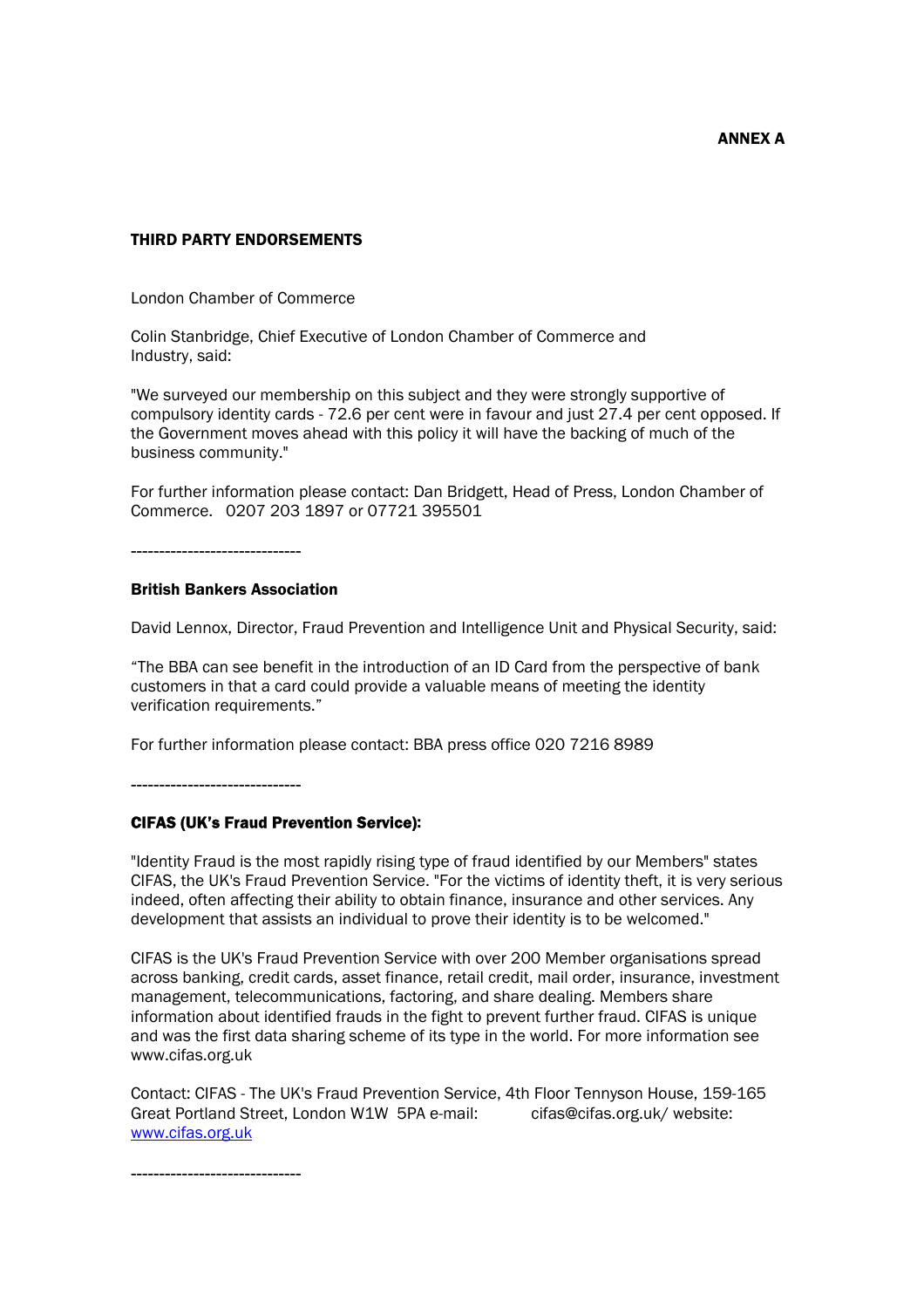#### British Airline Pilot's Association

Jim McAuslan, General Secretary, British Airline Pilots' Association (BALPA), said:

"The British Airline Pilots' Association believes that ground security is all important and has been calling for a common identity card for all those who work in and around Britain's airports. We have to know if people are who they say they are. With such a card pilots would also be able to move more easily between airports.

"The Government's proposal takes us one step further. All pilots carry ID cards in the course of their work and see no reason why there should not be an ID card for everyone. No one has anything to lose and we all have a good deal to gain, not least in strengthening the security of our country."

For more information contact: Keith Bill on 020 7924 7555 mobile 07788 528 527

------------------------------

#### Association of Chief Police Officers

Roger Baker, ACPO spokesman on Identity Cards and Deputy Chief Constable of North Yorkshire Police, said:

"ACPO welcomes the publication of the draft Identity Cards Bill and the close collaboration between the police and the Home Office stretching back to before the initial consultation exercise in 2002.

"ACPO has made clear its support for a properly resourced and administered scheme to help counter identity fraud and to make more difficult the activities of terrorists and organised criminals. We look forward to early introduction of the legislation."

For more information contact: ACPO press office on 020 72273405

------------------------------

## Association of Chief Police Officers Scotland (ACPOS)

Comment issued by Mr David Strang, Chief Constable of Dumfries and Galloway constabulary and Chair of the Association of Chief Police Officers Scotland General Policing Committee, on behalf of ACPOS.

"All areas of policing would benefit from the introduction of identity cards which would enhance the ability of police to protect and service the public.

"The events of September 11th have made the public more aware of personal security and the need to improve our knowledge of individuals who infiltrate society using methods to conceal their true identity."

"The public can be reassured that the introduction of such cards is a positive step."

------------------------------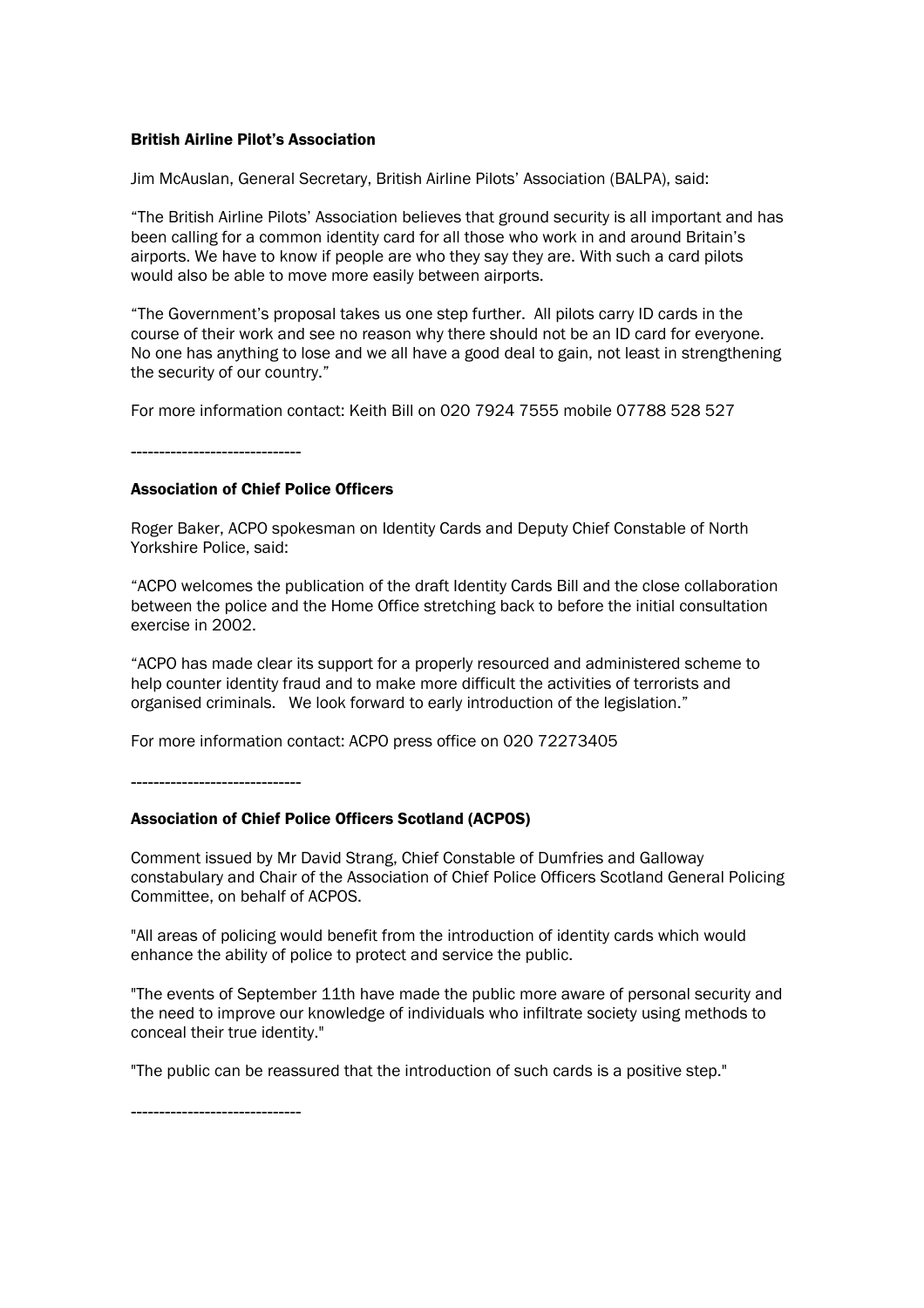## Intellect

John Higgins, Director General, Intellect said:

"Intellect, the trade association for the UK hi-tech industry, welcomes the publication of the draft Identity Card Bill and continues to welcome and encourage early supplier involvement in the development of a national ID Card scheme.

Intellect members and the wider UK technology industry have the ability to meet the technological challenges created by the Government's ID Card proposals and are committed to maintaining an open dialogue with all interested stakeholders to ensure that the right technical solutions are develop and subsequently implemented."

For more information please contact: Intellect press office on 020 7395 6735.

------------------------------

#### Association for Payment and Clearing Services (APCAS)

"APACS welcomes any new initiative that will help towards improving identity verification and therefore we are pleased to see the publication of the draft Bill, whose progress we will follow closely. We are committed to promoting the provision of secure and robust payment services, and we encourage high standards of integrity, security and risk control. In particular, we are committed to measures to minimise the impact of criminal activity on or through any payment service, and so we welcome the any steps taken to make identity more certain"

------------------------------

## Police Federation

## 30 October 2003 letter to Caroline Flint from Chairman Jan Berry

Next Wednesday's adjournment debate on ID cards is an opportunity to replace current debates – dogged by inaccuracy, misconception and scare mongering – with a rational and informed discussion. I should therefore like to make clear the position of the Police Federation of England and Wales.

Whilst our preference is for the eventual implementation of a mandatory system of identity cards, in the interim we would fully support their initial introduction to be on a voluntary basis. We believe that as awareness of the benefits of ID cards increases, so too will the level of public support.

We have backed an ID card scheme for over a decade, not as a knee-jerk reaction to any one specific or emotive event, but following objective appraisal. Unfortunately, all too often the case 'for' ID cards is not pushed hard enough.

Some politicians may fear the 'big brother state' label, but in reality ID cards are far from illiberal: they should be viewed in terms of what they would provide the individual. Anyone stopped by the police would, for instance, be able to confirm their identity almost instantaneously. As a result they would not have to report to a police station, a process that can be as irksome as it is onerous, and amounts to a far greater "infringement" upon their liberty. Police officers would therefore also benefit from considerable timesavings.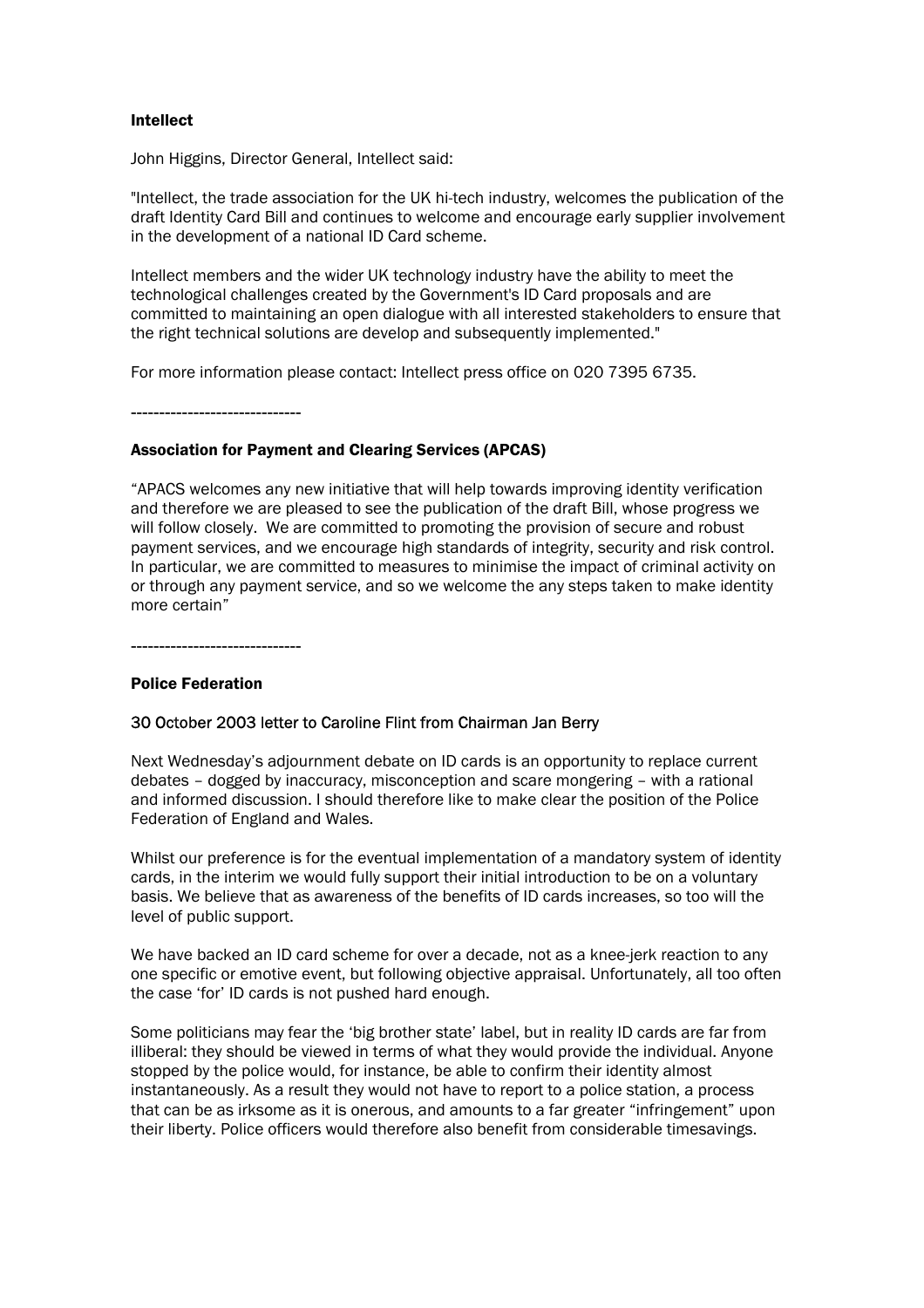Although ID cards would undoubtedly create another hurdle for terrorists, we have never claimed them to be a panacea for all forms of criminality. Nevertheless we live in an age in which security will be paramount for the foreseeable future and all available measures should therefore be taken.

There will be a constant need to review procedures to ensure that identity cards cannot be forged and that legitimate possession is as secure as possible.

In reality misconceptions about identity cards simply do not stand up to scrutiny. They are a tried and tested law enforcement tool abroad and the possession of identification would ameliorate many existing working practices, consequently making Britain a safer place.

Please do not hesitate to contact me if you should require additional information on our views.

Yours sincerely,

Jan Berry (Mrs) Chairman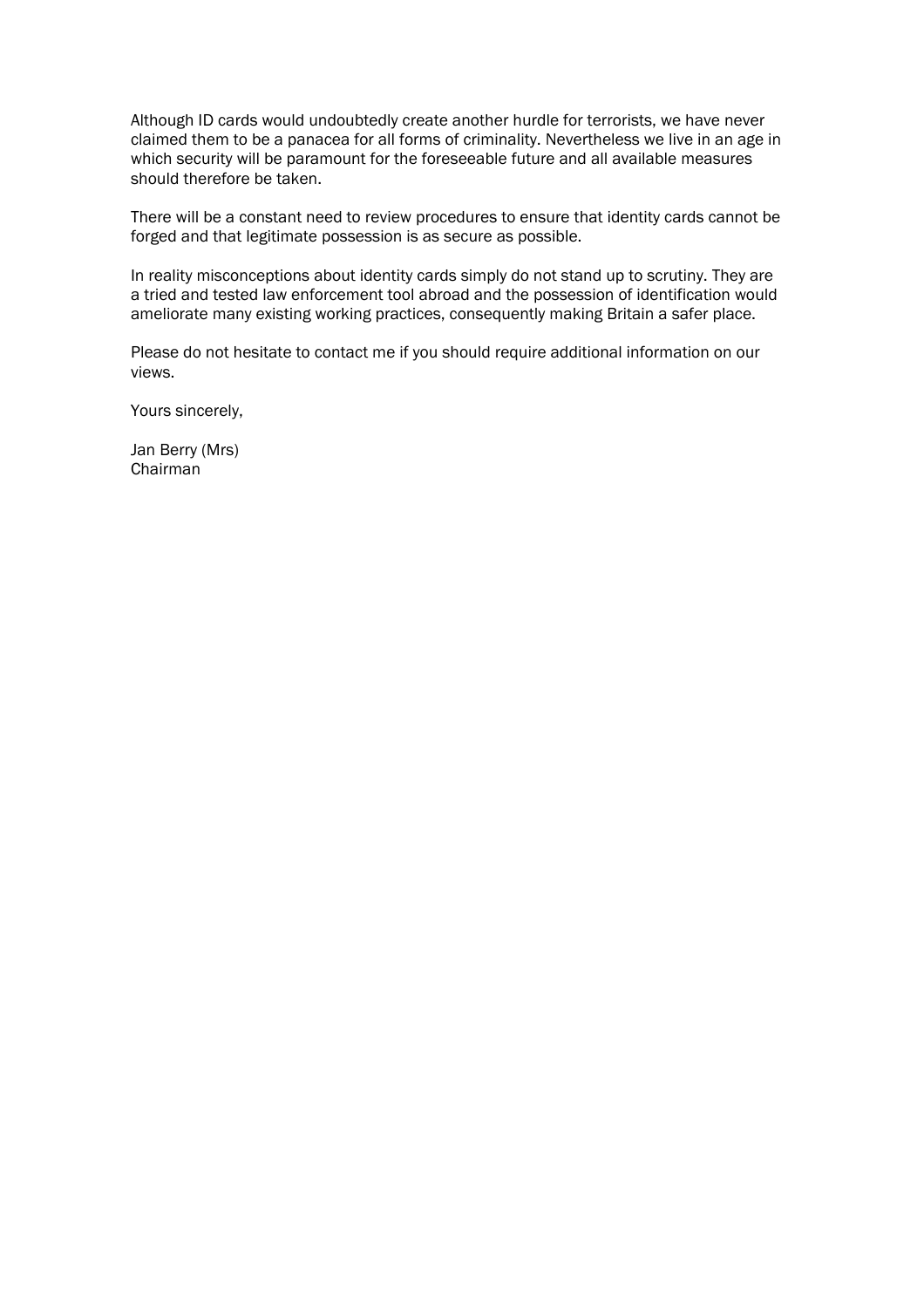Legislation to establish a secure national UK ID cards scheme to ensure the UK and its citizens are equipped for the challenges of the 21st century, was published today by the Home Secretary, David Blunkett.

The Government intends to introduce a national compulsory ID cards scheme using unique biometric identifiers linked to a new national database. The Draft ID Cards Bill published today sets out the proposed legal framework for the scheme which will be introduced incrementally.

The scheme will help UK citizens play a full role in our increasingly global and technologically complex world, and place the UK at the forefront of a world-wide drive by industrialised nations to introduce biometric identity and travel documents.

ID cards will help tackle the type of serious and organised crime which depends on being able to use false identities - terrorism, drug trafficking, money laundering, fraud through ID theft, and illegal working and immigration. They will also enable people to access services more easily, and prevent access to those with no entitlement. And crucially, the cards will help people live their everyday lives more easily, giving them a watertight proof of identity for use in daily transactions and travel.

#### Mr Blunkett said:

"We are taking action now to prepare the UK for the challenges of the 21st century – the challenges of crime, security, the speed and nature of communication and international travel, and the number of sophisticated and complex transactions that we as individuals need to do effectively and securely.

"In an increasingly technologically complex and global world, correct identification has become critically important, and we want to ensure that UK citizens are properly protected and equipped to deal with this emerging world. We need to have the freedom to live without being exploited, to prove quickly and decisively who we are and to travel freely. And we need to be protected, to ensure the security of our country, tackle crime, terrorism and illegal immigration, and make sure that our services are only used by those who are entitled to them.

"We have a right to live in a free and open society and we are used to taking people at face value – trusting them to be who they say they are. However, recent events have brought home how the need for trust and confidence actually require us to move beyond this. We must take the opportunity offered by new biometric technology which allows for a completely new level of verifying identity.

"ID fraud is a growing crime, costing the country more than £1.3 billion per year. Multiple or false identities are used in more than a third of terrorist related activity and in organised crime and money laundering. It is crucial we are able robustly to ascertain and verify our own and others' identities.

"The public understand this and there is widespread support for an ID cards scheme. There has been a growing recognition that, rather than threatening our vital freedoms, ID cards would actually help preserve them.

"Right across the world there is a drive to increase document security with biometrics, including the development of biometrics in passports and visas. We need to continue to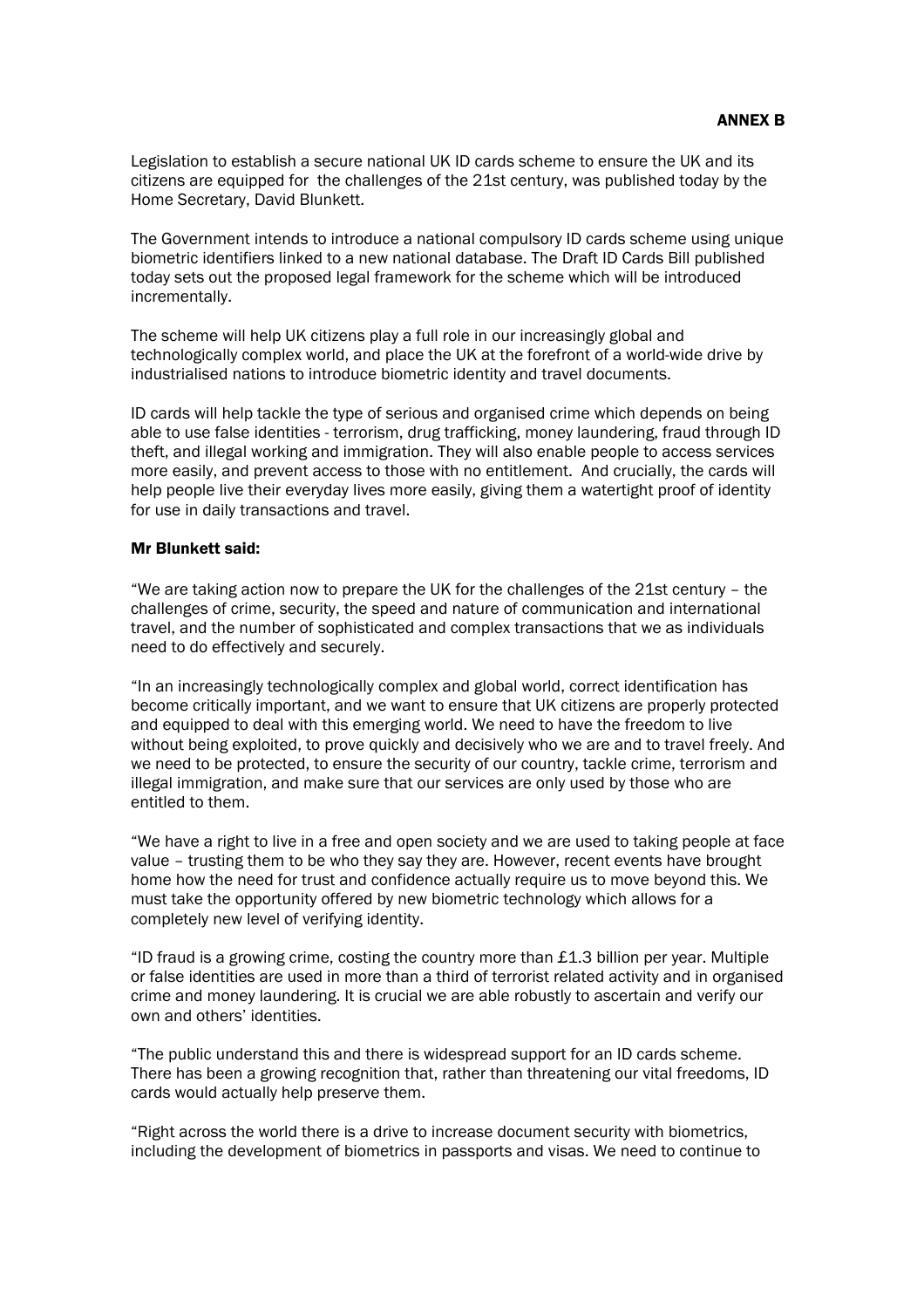play a leading role in shaping the way the world responds to the challenge of secure identification, so that our citizens can reap the benefits.

"Costs are inevitable if biometrics are included in passports and visas. Recognising that the main cost will have to be met in achieving secure documents, the identity cards scheme will also provide a way of helping the least well off to have the same means of proving their identity as those who can afford to travel abroad.

"This is an ambitious, long-term project, and we are absolutely clear that it will take some years to get it right, using outside expertise and stringent reviews."

## The Draft Bill sets out the legislative framework needed to build the scheme, including:

- Setting up the 'national identity register' the key database of personal information which the biometric cards would link to.
- Creating a 'family' of ID cards, based on designated existing and new documents.
- Establishing important privacy safeguards limiting the disclosure and use of information, including in what limited circumstances, on the grounds of national security or for the prevention or investigation of crime, and ensuring there is independent oversight of these arrangements.
- Establishing new criminal offences for the possession of false identity documents – covering the new identity card as well as existing identity documents.
- Enabling a date to be set when it would become compulsory to register and be issued with a card (but not compulsory to carry a card which is specifically prohibited in the Draft Bill). This provision could be brought in only following a vote in both Houses of Parliament on a detailed report which sets out all the reasons for the proposed move to compulsion and how the Government proposes to implement it.
- Setting out the civil and criminal penalties required to make the scheme effective and to guard against abuse of the scheme, for example a maximum penalty of 10 years for tampering with the contents of the National Identity Register.
- Enabling regulations to be made, once the scheme is compulsory, to make it a requirement to use an identity card to provide proof of identity to access public services.
- What information can be held on the database and measures to prevent 'function creep'.

Appraisal of the progress of the ID cards programme will involve five review points in addition to the Office of Government Commerce Gateway 0 review which the ID cards programme completed successfully in January. A development partner bringing in detailed expertise from outside Government will be put in place within a matter of weeks.

The ID cards scheme will build on work already being done to introduce biometrics to passports and other documents such as residence permits and visas, and the Home Secretary also announced that the first enrolment pilot for biometric passports opened to the public in London today. The pilot will see ten thousand volunteers across the country signed up to have their face, iris and fingerprint biometrics recorded. Further locations in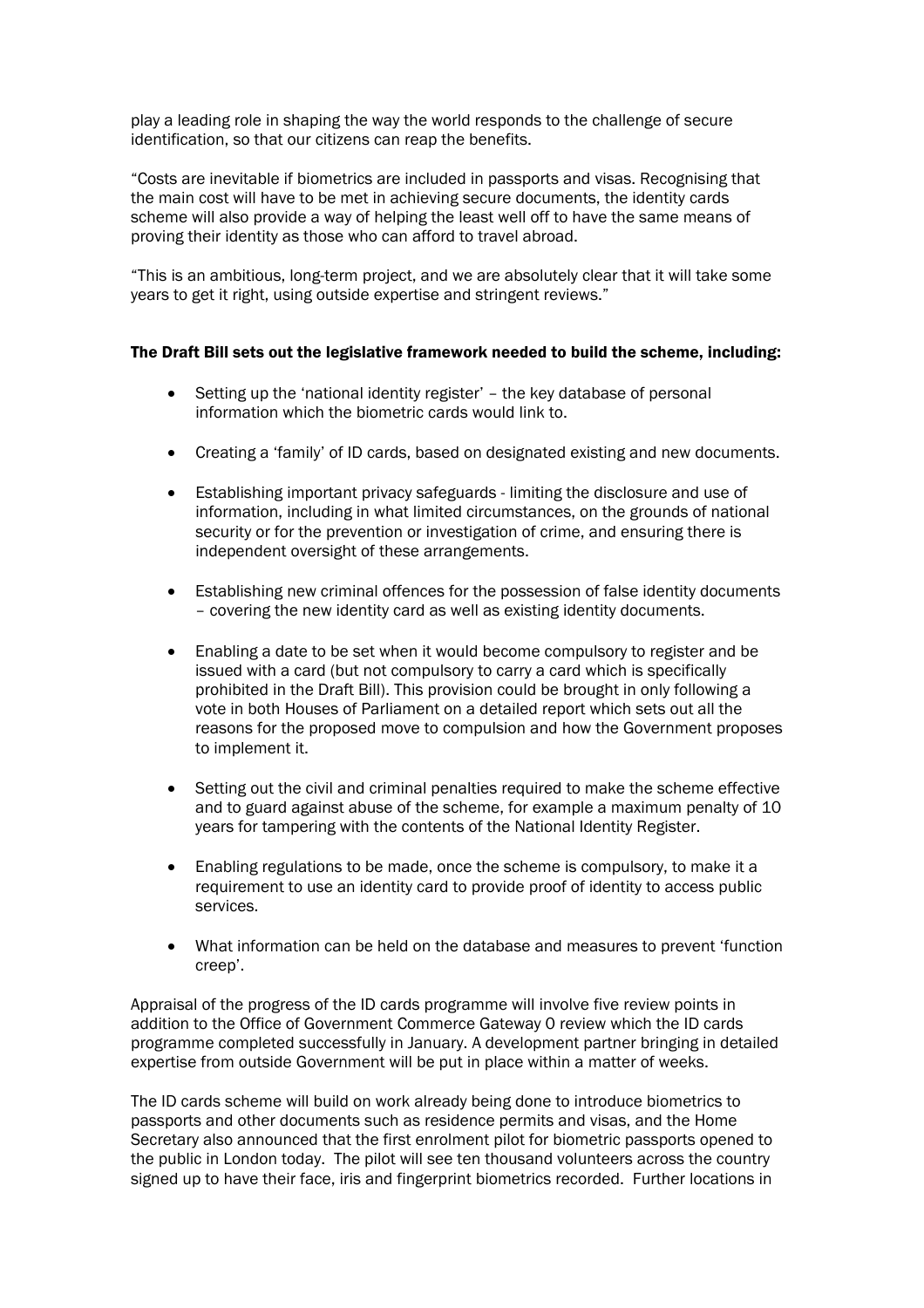Leicester, Newcastle and Glasgow will go live shortly, and a mobile unit will visit other locations across the country.

The Home Office also announced today that it is developing, in consultation with private sector partners, a new website to tell the public how to protect themselves against identity theft and what to do if they think they have been a victim. The site will go live this summer.

# Notes to editors:

1. The card scheme, to be phased in over a number of years, would include basic personal information, a digital photo and "biometric information" which can include facial recognition, iris images or fingerprints. For most UK citizens, the card will take the form of a biometric passport which will be upgraded when it comes up for renewal. At the same time, all EU and foreign nationals coming into the country for more than three months will have to obtain a biometric residence permit.

2. The Government expects that 80 per cent of the economically active population would have an ID card by 2013 if passports are issued on the proposed biometric basis.

3. The details of the cards are yet to be finalised, but it is likely that:

- basic details will be on the face of the card such as name, age, validity dates, whether a person has a right to work, and an unique number;
- a secure encrypted chip will additionally contain a unique personal biometric identifier;
- cards will be linked to a national secure database which will contain the data from the card and be able to use the biometric data to confirm identity, preventing multiple card applications;
- biometrics will be incorporated into forthcoming passport cards a plain card will be available for those people who have no passport.

4. If the Government did not implement a scheme which covered everyone but concentrated purely on implementing more secure passports and driving licences including biometrics, initial estimates suggest that the 10 year cost of passports would rise to around £73 and driving licences to around £69. Under the national identity cards scheme, our best initial estimates are that:

- a 10 year plain identity card would cost most people in the order of £35;
- a combined passport/identity card would cost £77; and
- a combined driving licence/identity card would cost £73.
- we will be looking at a range of schemes to allow people to pay in instalments; and
- we will provide substantial concessions to those in low income groups and the elderly, and offer a free first card to 16-year-olds. We are looking at how those who have been in retirement for some time could obtain a lifelong card, requiring no further payment.

5. The UK Government published a consultation paper on Entitlement Cards and Identity Fraud on 3 July 2002. The consultation period ended on 31 January 2003. The Home Secretary set out government plans for a secure ID card scheme and published the public consultation and polling results on 11th November 2003. These can be found at http://www.homeoffice.gov.uk/comrace/identitycards/index.html

6. The UK Passport Service (UKPS) (www.passport.gov.uk) is running a biometrics trial in partnership with the Home Office Identity Cards Programme (www.identitycards.gov.uk)